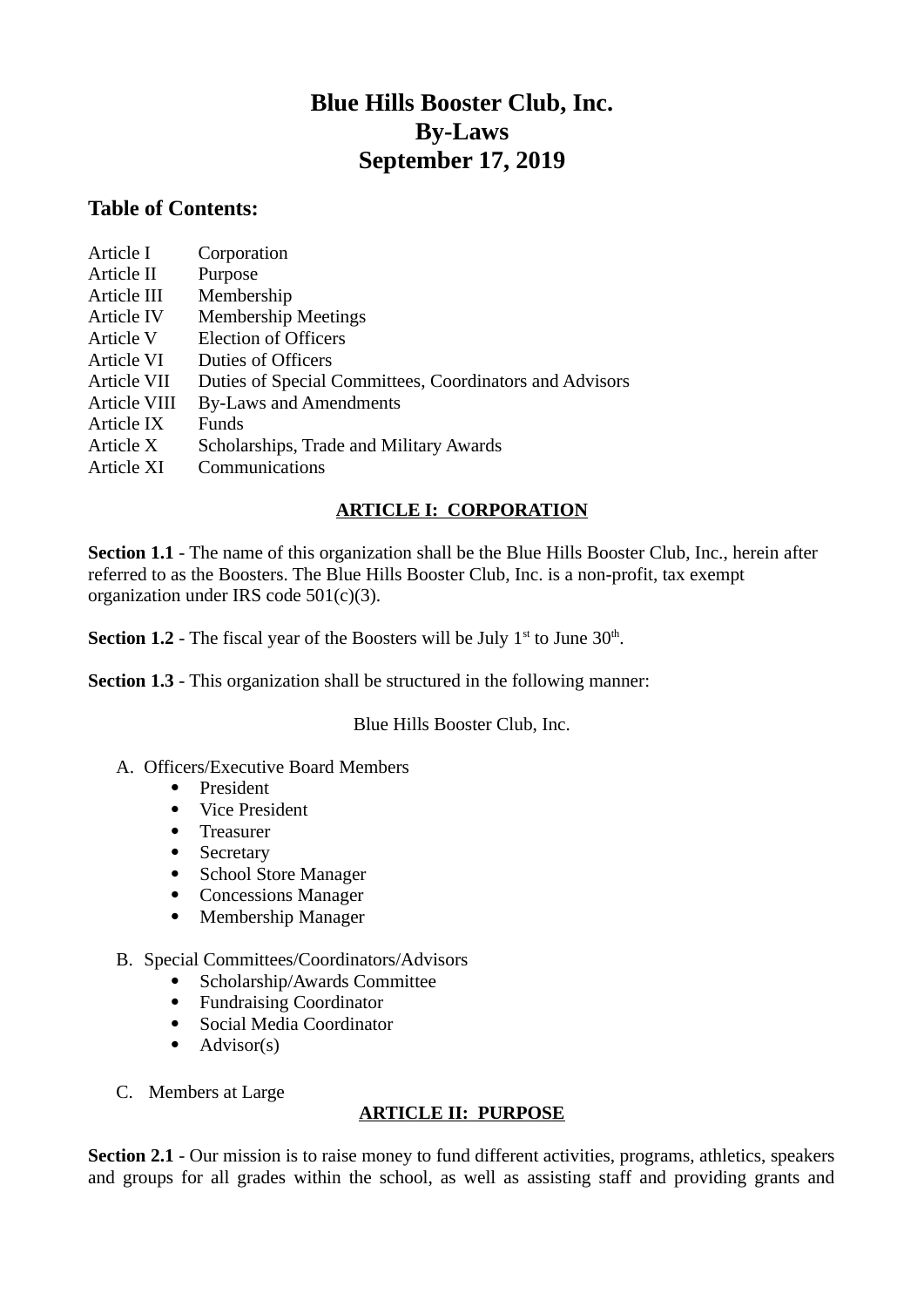services upon request when feasible. Also, selected, qualified graduating seniors are presented with Blue Hills Booster Club Scholarships, Trade Awards or Military Awards.

## **ARTICLE III: MEMBERSHIP**

**Section 3.1** - Membership is open to all parents and/or guardians of students who are enrolled at Blue Hills Regional Technical High School, staff, alumni, school administration, and others who have expressed interest in supporting the organization and its mission.

**Section 3.2** - The membership year will run from July  $1<sup>st</sup>$  to June  $30<sup>th</sup>$ .

**Section 3.3**- Membership Dues fees are reviewed and approved annually by the Executive Board. Dues are paid on an annual basis, however during Freshman year, families can elect to pay dues for all four years at a discounted rate. Students who transfer to Blue Hills Regional School after Freshman year will be required to pay the full 4-year dues amount, however transfer students will only be required to complete Booster volunteerism for the years they attend Blue Hills.

**Section 3.4** - All members have the right to address the Executive Board at regularly scheduled meetings, to introduce motions, to debate and to hold office.

## **ARTICLE IV: MEMBERSHIP MEETINGS**

**Section 4.1**- Regular Booster meetings shall be held monthly based on an agreed upon schedule the officers establish in September each year. These meetings are open to all mentioned in Article III, Section 3.1.

**Section 4.2** - A vote shall be carried by voting members in good standing, who are in attendance, including two officers.

**Section 4.3** - A special meeting may be called at the discretion of the President, or President's designee.

## **ARTICLE V: ELECTION OF OFFICERS**

**Section 5.1** - The officers of this organization shall be nominated in April and elected at the May meeting. The newly elected officers and chairpersons will begin their transition as of June and will assume their duties as of July  $1<sup>st</sup>$  of the same year. The term of an elected officer shall be for one year and the term of offices will begin in July. If no candidates are available for nomination, one may be appointed temporarily by the President and approved by the existing Executive Board, until such time that a qualified nominee is identified.

**Section 5.2** - All elections of officers shall be made by a vote of members in attendance by ballot.

Section 5.3 - The officers shall consist of a President, Vice President, Treasury, Secretary, Store Manager, Concessions Manager and Membership Manager. These offices may be held jointly by no more than two members or by an individual. The duly elected officers, in accepting the honor bestowed upon them, recognize their responsibility to uphold the By-Laws of the organization and to work willingly and diligently to foster the purpose of this organization.

**Section 5.4** - Vacancies occurring in offices during the term year shall be filled by the Executive Board for the unexpired time. Also see ARTICLE V, Section 5.1.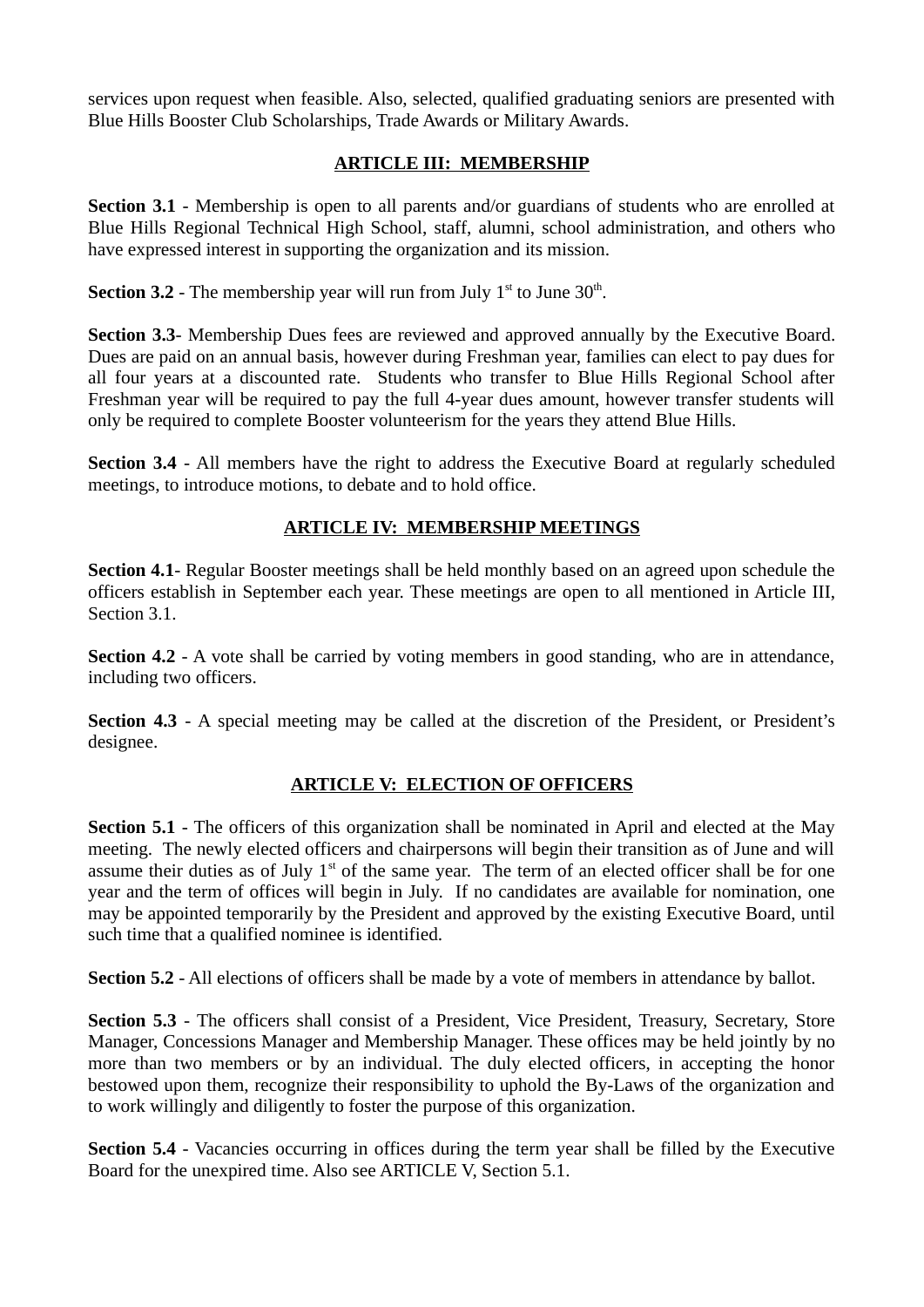**Section 5.5** - Officers, at the end of their term, in good faith must return all papers, books, monies, or any other properties belonging to the organization in their possession or under their control to the incoming Executive Board/Officers.

## **ARTICLE VI: DUTIES OF OFFICERS**

**Section 6.1** - It is the duty of the **President** to preside at all meetings, regular and special, and to be an ex-officious member of all committees. The President shall call all special meetings and appoint all committees unless otherwise ordered. He/she is responsible to coordinate with the Secretary in establishing the Agenda for meetings. In the absence of the President, rule of succession shall apply.

**Section 6.2** - It shall be the duty of the **Vice President** to assist the President in the discharge of his/ her duties and officiate in his/her absence. Should the office of the Vice President become vacant, the **Executive Board** members will be notified. At that time, interested members should submit their name to the elected Board officers for consideration for appointment. The Vice President attends Booster events as needed, secures meeting locations and performs other duties as assigned.

**Section 6.3** - It shall be the duty of the **Secretary** to prepare meeting agendas as directed by the President, keep the minutes of all meetings and publish for approval at next general membership meeting. The Secretary shall perform such other duties as may be delegated to this office by the elected officers of the Board.

**Section 6.4** - It shall be the duty of the **Treasurer** to receive all monies, keep an account of all funds, and pay verified invoices and obligations. Payments are to be made only by check and signed by the Treasurer or other authorized officer. He/she shall prepare an end-of-the-year report, and shall report a general statement of accounts at each meeting. The Treasurer shall make a full report available to all members upon request. In addition the Treasurer shall be responsible for ensuring that mandatory annual tax return(s) are filed. Additional responsibilities of the Treasurer are as follows:

- Interface with Parent Boosters USA as the Booster Liaison and pay annual dues
- Maintain and update Subscription for "Go Daddy", the host for our Domain name
- Pay Booster Post Office Box fee annually
- Coordinate with Concessions Mgr. for payment of annual Board of Health Certification
- Coordinate with Store Manager to ensure proper record keeping and deposits
- Provide funding to officers and managers as needed prior to Booster events
- Attend major fundraising events to assist with financial control
- Serve on special committees as directed by the President
- Communicate with outside vendors for establishing and maintaining payment options (PayPal, Venmo, Square, etc.)

**Section 6.5** - It shall be the duty of the **Store Manager** to schedule store hours and volunteers during school lunch hours, and order merchandise for sale in the store. He/she will be responsible to coordinate fundraising opportunities at school events, maintain purchase and sales records for the Booster Store, coordinate with the Treasurer for transitioning monies for deposit, as well as presenting a Booster Store update at the monthly membership meeting. The Store Manager may identify vendors for the Boosters to consider for purchasing merchandise. He/she shall perform such other duties as may be delegated to this office by the elected officers of the Board.

**Section 6.6** – It shall be the duty of the **Membership Manager** to collect membership dues, create and maintain a membership database tracking the payments and volunteerism, as well as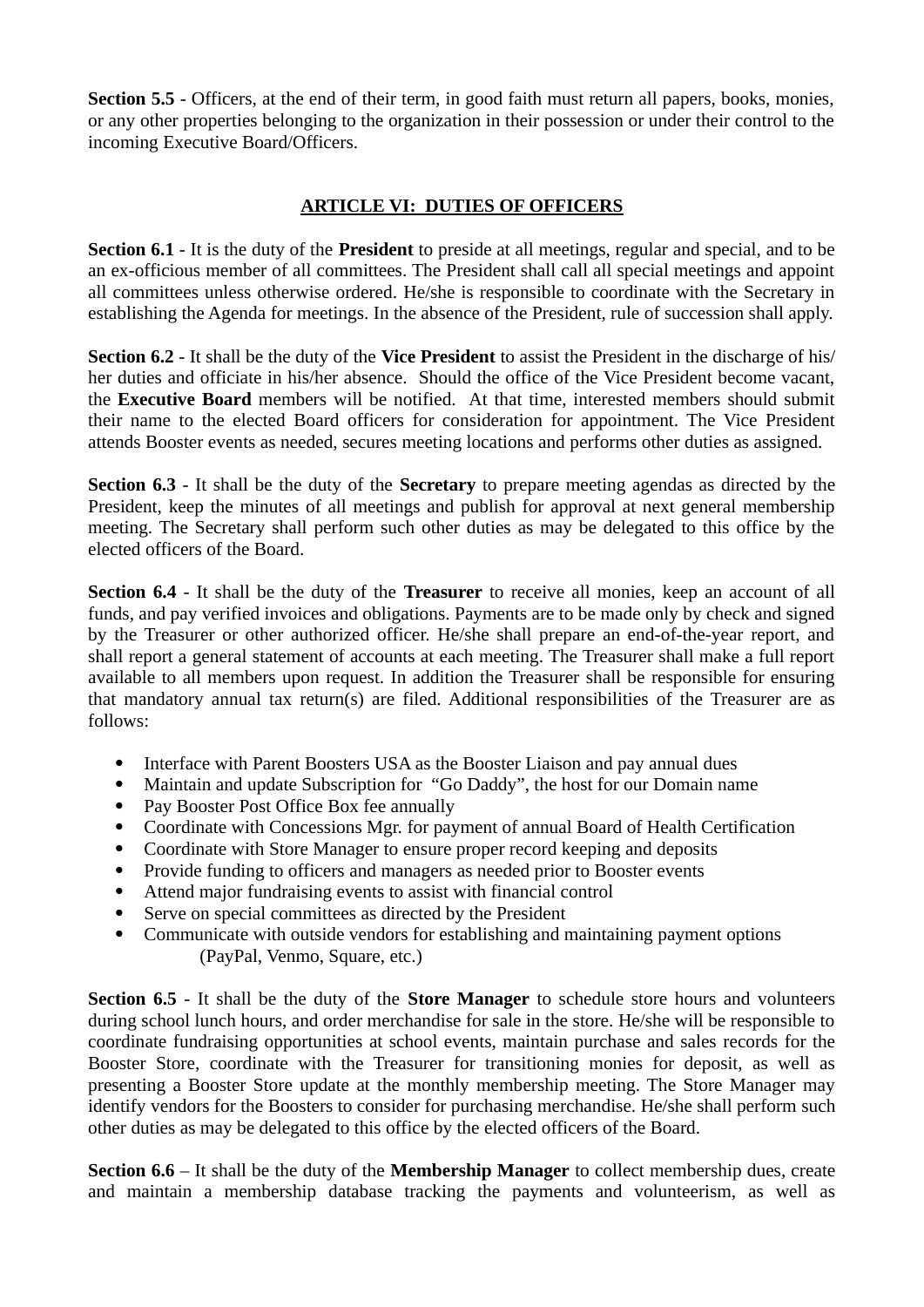maintaining a list of volunteer opportunities to provide the Social Media Coordinator for public postings. The Membership Manager will collaborate with the Treasurer in the receipt and processing of dues payments, maintain the membership printed materials and present a membership update at monthly meeting. He/she shall perform other duties as assigned.

**Section 6.7** – It shall be the duty of the **Concession Manager** to assist the Executive Board in hosting concession activities at the school that support the mission of the Boosters. Other responsibilities of the Concession Manager are as follows:

- Consult with BHR Athletic Director to confirm sporting event dates and times
- Open the Snack Shack during sporting events when practical
- Purchase supplies and food to sell at Booster events involving concessions
- Collaborate with volunteers in the selling of concessions
- Ensure volunteers use proper food & beverage protocols
- Coordinate funding needs with the Treasurer
- Coordinate with Town of Canton to secure annual Board of Health Certification for the Snack Shack
- Prepare a financial summary for each concession event and present to Treasurer

## **ARTICLE VII: DUTIES OF SPECIAL COMMITTEES/COORDINATORS/ADVISORS**

**Section 7.1** - Special Committees, Coordinators and/or Advisors will be appointed by the President each year for Booster Scholarships/Awards and Fundraising efforts. Additional committees, coordinators and/or Advisors from time to time may be appointed on an as needed basis at the discretion of the President.

**Section 7.2** – Scholarship/**Awards Committee** – Refer to ARTICLE X, Section 10.4

**Section 7.3** - It shall be the duty of the **Fundraising Coordinator** to assist the Executive Board in selecting and hosting fundraising activities that support the mission of the Booster Club.

**Section 7.4** – It shall be the duty of the **Social Media Coordinator** to assist the Executive Board in communicating to the public on behalf of the Booster Club. The Social Media Coordinator will follow the communication protocols established in ARTICLE 11. Other responsibilities include collaboration with the President in composing and releasing social media posts, and assist in creating/securing signage for Booster events as needed.

**Section 7.5** – **Advisors** are from time to time appointed by the President as a means to assist in ensuring a seamless transition of newly elected officers, and to serve as ambassadors of the Booster Club at Booster events and/or in the community.

**Section 7.6** - All expenditures made by Special Committees, Coordinators and/or Advisors must be approved by the Executive Board before they are spent.

## **ARTICLE VIII: BY-LAWS AND AMENDMENTS**

**Section 8.1 -** The By-Laws will be reviewed once a year in the spring, and amendments shall be voted for approval within three months. At the discretion of the President, amendments may be approved before the fiscal year end.

**Section 8.2** - Any proposed amendment to the By-Laws must be submitted in writing at any regular meeting of the Boosters. Such proposed amendments must be signed by three members of the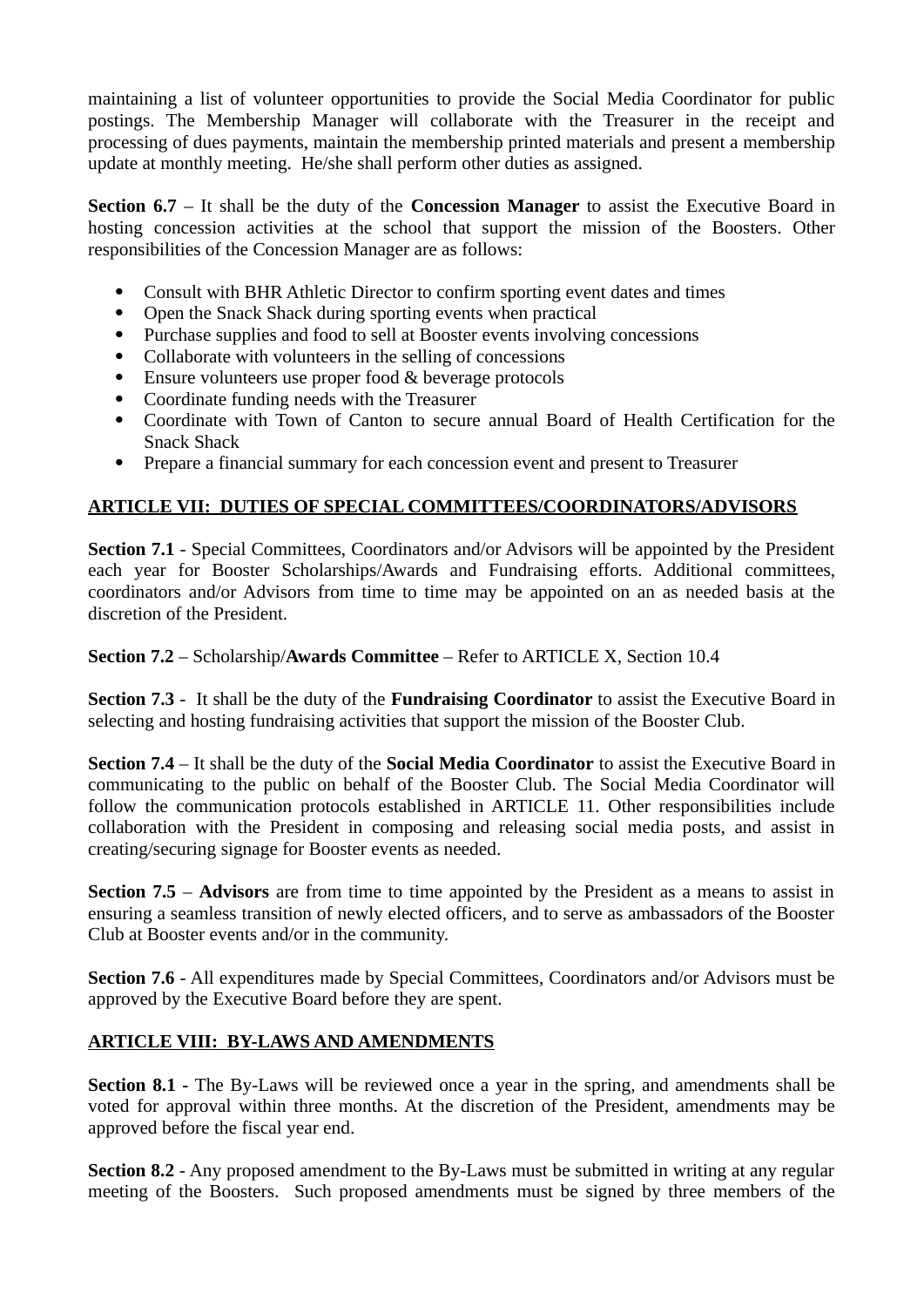organization before being submitted to the Booster Club Board members and shall be read into the minutes of the meeting by the Secretary. If approved by two-thirds of the members in attendance it shall become part of the By-Laws.

**Section 8.3 -** Meetings will be conducted and all voting will follow Roberts Rules of Order.

#### **ARTICLE IX: FUNDS**

**Section 9.1 -** Any request for funds must be submitted in writing. Expenditures must be approved by the Executive Board before they are spent. Payments are to be made only by check and signed by the Treasurer or other authorized individual.

**Section 9.2** - Funds for special financial circumstances (outside of the normal course of business), will be dispersed by a majority vote of the general membership at the next regularly scheduled Booster Club meeting.

## **ARTICLE X: SCHOLARSHIPS, TRADE AND MILITARY AWARDS**

**Section 10.1-** Blue Hills Booster Club Scholarships, Trade and/or Military Awards are presented to qualified graduating senior students.

**Section 10.2** – Beginning with the class of 2023, to qualify to apply for a Booster Club Scholarship, Trade Award or Military Award, the families of seniors must be up-to-date with dues (paid 4 years) and, the family and/or student must volunteer in at least two activities or at two events in each of their 4 years enrolled at Blue Hills Regional School. However, if 1 year of service is missed, the student/family may perform double duty in one year, (in either Sophomore or Junior year only), to make up for missing service. No service make-up will be allowed during the senior year. Service requirements must be met for each child in families having more than one student attending Blue Hills.

**Section 10.3** – Applications will be given to the Guidance Department in March to be distributed to qualifying senior students. The completed applications will be turned into the Booster Scholarship/ Awards Committee by the Guidance Department, accompanied with letters of recommendations and student transcripts before the April school vacation. Recipient names must be given to the Guidance Department for publication in the Senior Awards Booklet early in May.

**Section 10.4** – The Scholarship/Award Committee will consist of Board members and general members appointed by the President. In the event a Committee person's son/daughter or relative is applying for a Booster scholarship or award, said committee person shall step down and be replaced by an appointee of the remaining elected Board of officers before the selection process begins.

## **ARTICLE XI: COMMUNICATIONS**

**Section 11.1**- All communications shall be conducted in a professional and ethical manner. At the President's discretion, Elected Board members may represent the Booster Club, however all Board members should be copied on communications for informational purposes.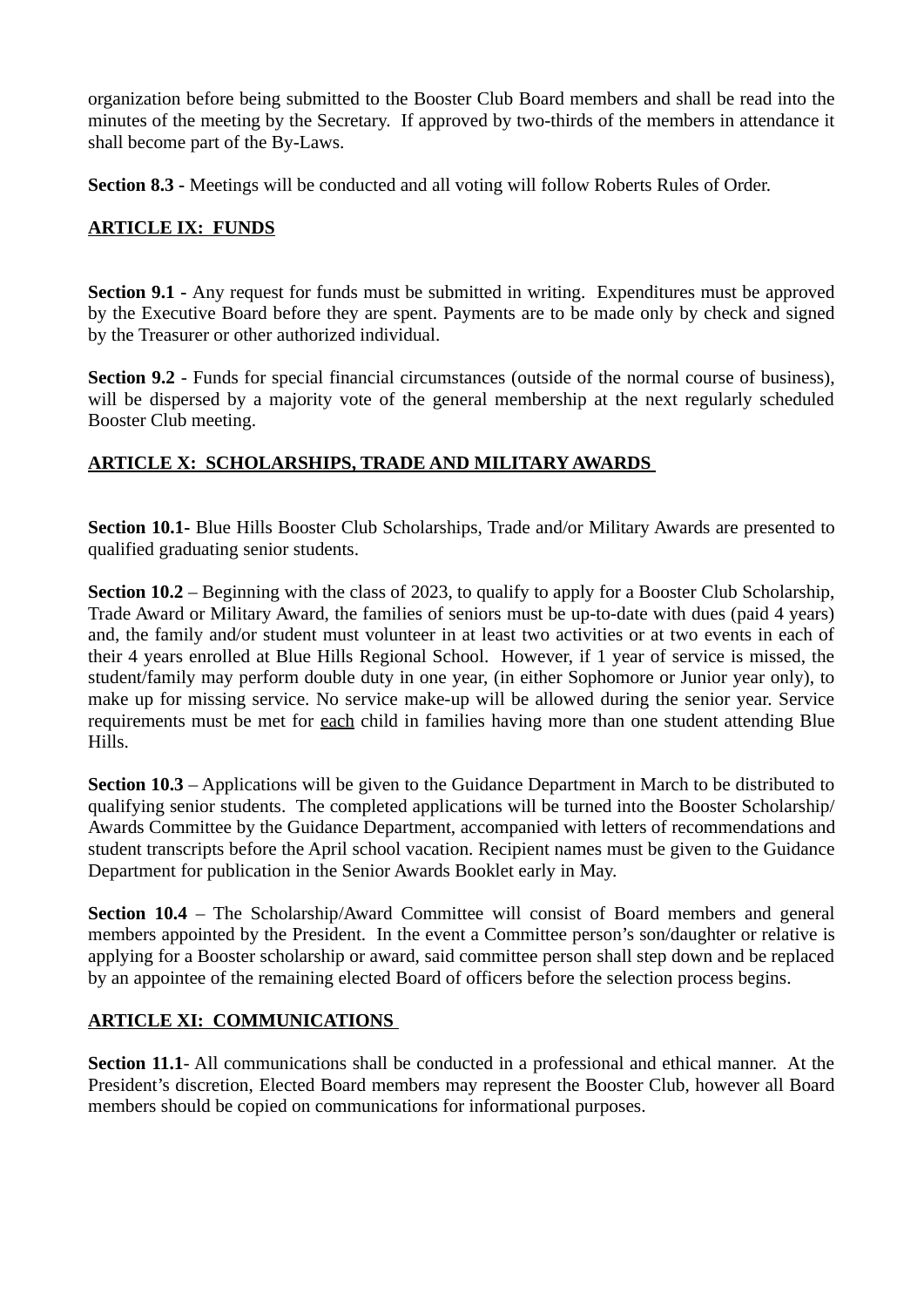# By Law Change History

| Date Discussed | <b>Final Approved</b> | <b>Changes Made</b>                   | Reason for          |
|----------------|-----------------------|---------------------------------------|---------------------|
|                |                       |                                       | Change              |
| 6/14/2017      | 11/21/2017            | $10.2 -$ Award eligibility revised    | To encourage        |
|                |                       | from "the family and/or student       | students to join    |
|                |                       | must have volunteered in a Booster    | after Freshman      |
|                |                       | activity at least one time in each of | year to allow for   |
|                |                       | their 4 years" to "the family and/or  | some flexibility in |
|                |                       | student must volunteer in at least    | the event a student |
|                |                       | one activity or at one event in each  | was not able to     |
|                |                       | of their 4 years, however if 1 year   | volunteer in a year |
|                |                       | of service is missed the              | for personal        |
|                |                       | student/family may perform double     | reasons.            |
|                |                       | duty in one year to make up for       |                     |
|                |                       | missing service year"                 |                     |
| 9/10/19        | 9/17/19               | Amendments made to all sections       | To better reflect   |
|                |                       | of the By-Laws with the exception     | the policies and    |
|                |                       | of Article 4.                         | procedures          |
|                |                       |                                       | currently being     |
|                |                       |                                       | followed, and to    |
|                |                       |                                       | clarify             |
|                |                       |                                       | expectations and    |
|                |                       |                                       | responsibilities.   |
| 9/10/19        | 9/17/19               | Added new Section 3.3 in Article      | To document         |
|                |                       | Ш                                     | current             |
|                |                       | "Membership Dues"                     | Membership rules.   |
|                |                       |                                       |                     |